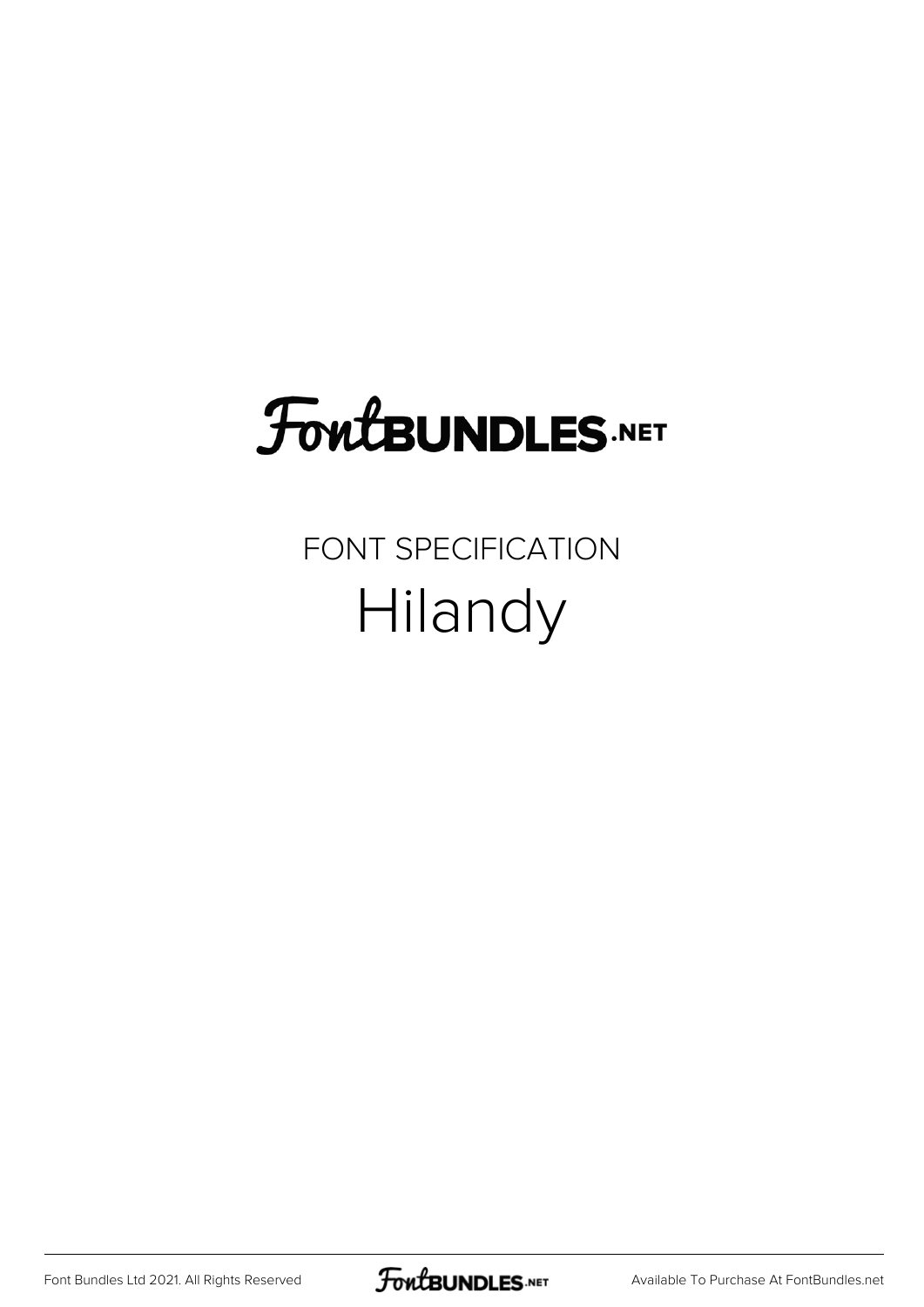## Hilandy - Regular

**Uppercase Characters** 

ABODEFGHTJKLMNOPQ  $Q$  OTUNNANG

Lowercase Characters

abedefghijklmnopgrstuvwxyz

**Numbers** 

0193456789

Punctuation and Symbols

ړ

All Other Glyphs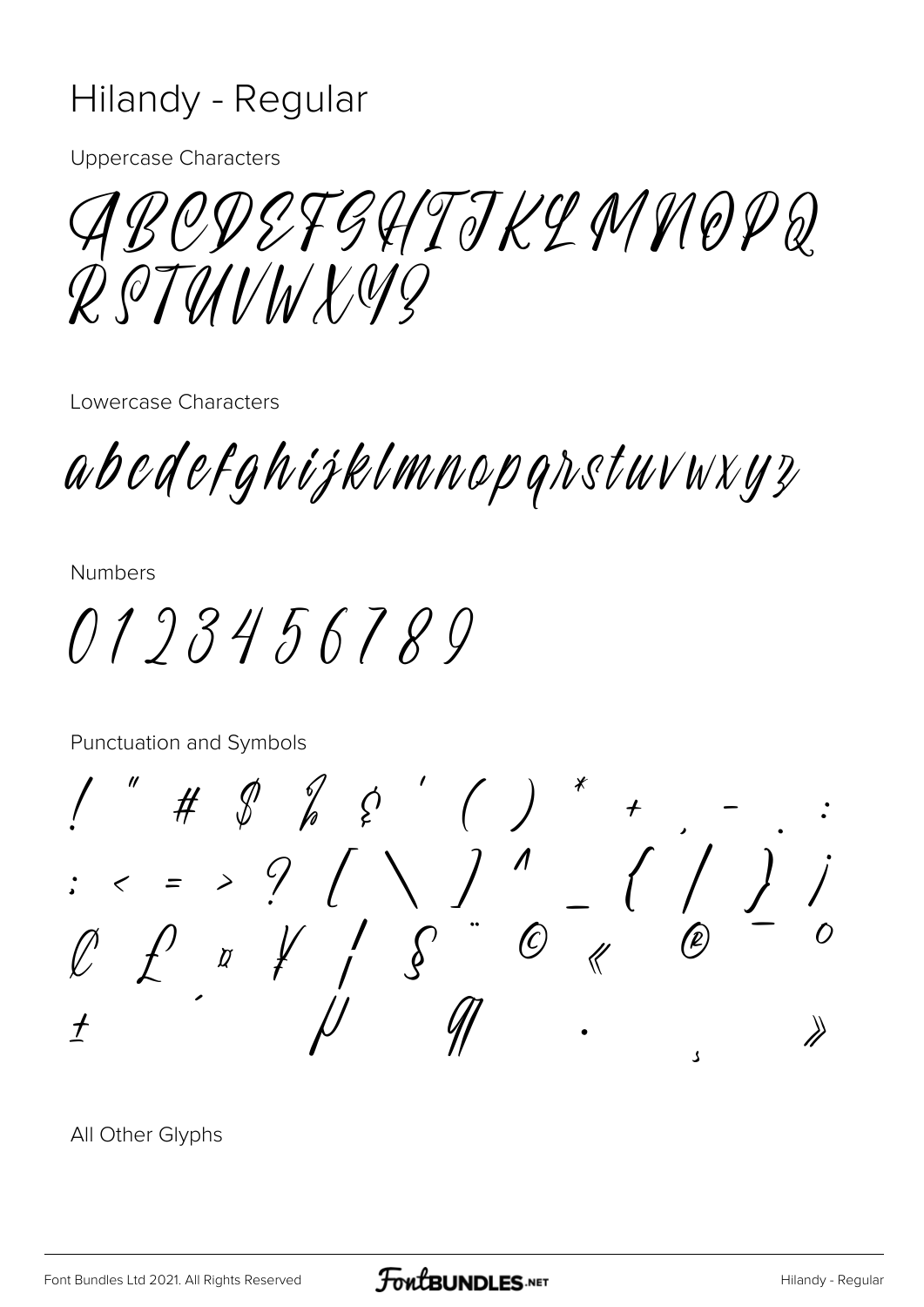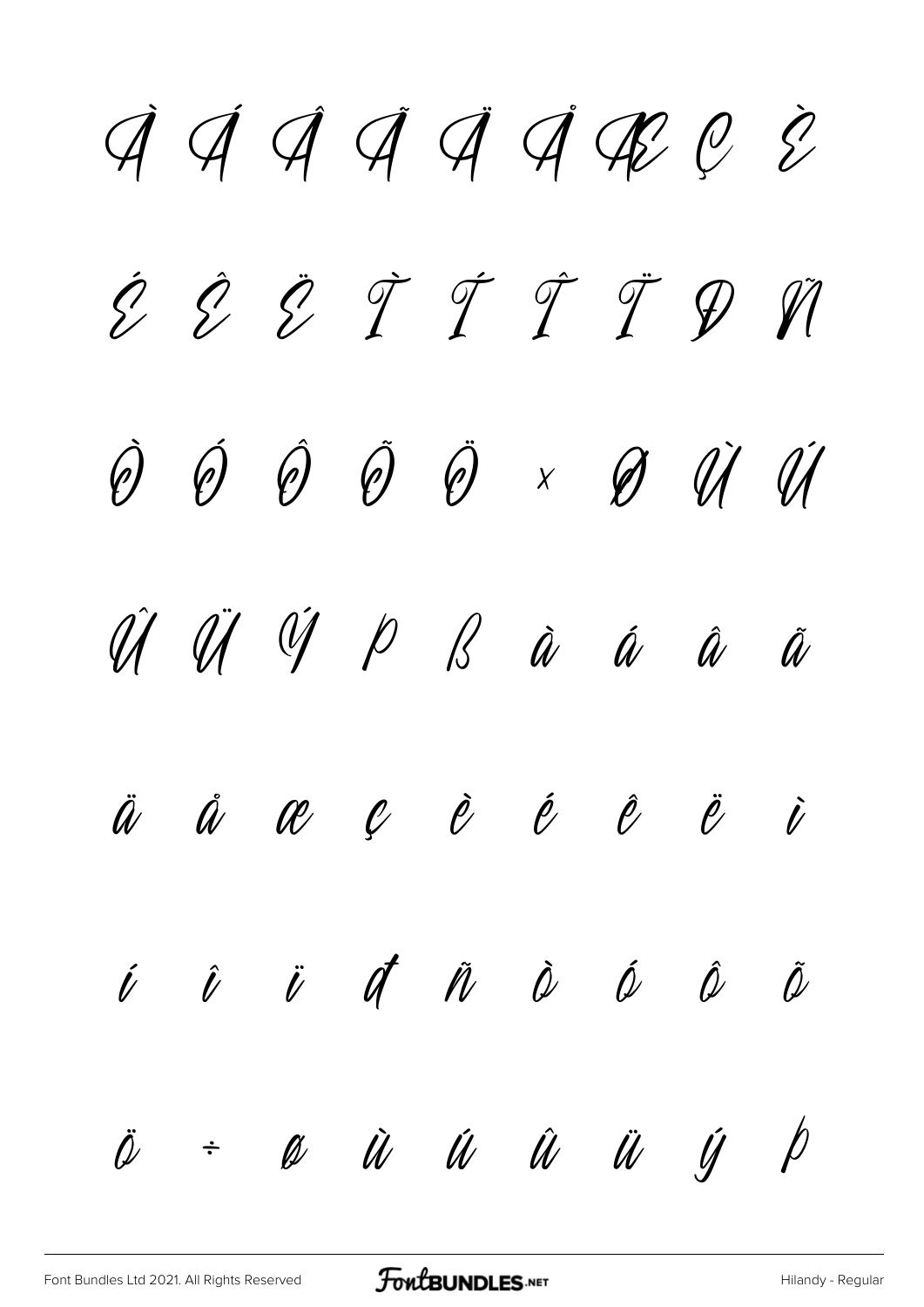$\ddot{y}$  $\bullet$  $\ddot{y}$  $\ddot{\phantom{0}}$  $\epsilon$  and  $\epsilon$  $\overline{\mathbf{r}}$  $\ddot{\cdot}$ J)  $\int$  $f^{m}$  $\overline{\phantom{a}}$  $\begin{array}{c} \mathcal{L} \end{array}$  $\cdot$   $\sqrt{2}$  $\leq$ ar hr ir kr tr nr or  $t\hbar$  $\geq$  $\overline{\mathcal{D}}$ wh xh zh as be code  $\omega$ go ho io jo ko lo mo no so